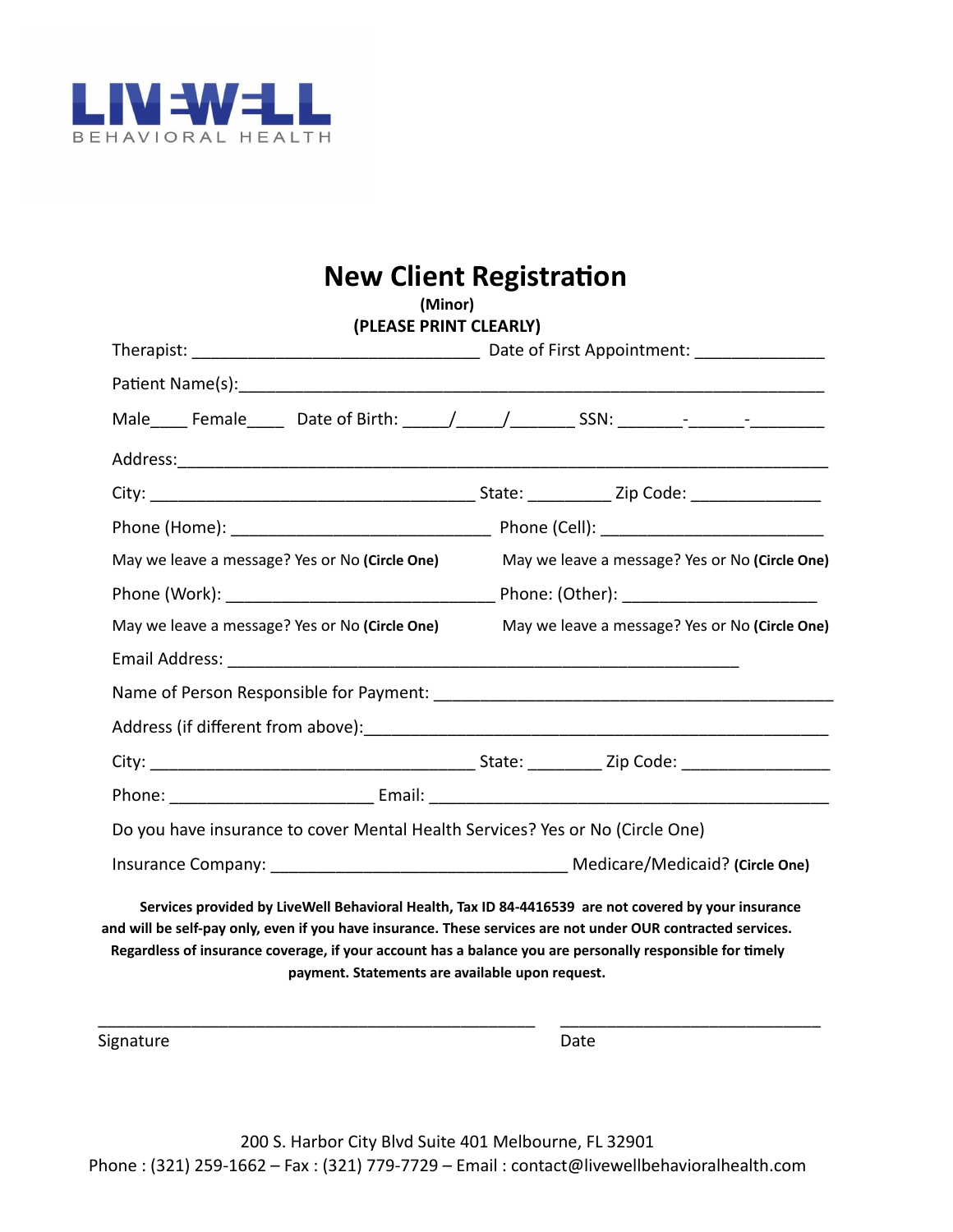

#### **To be completed by parent or guardian requesng services for a minor youth**

\*Note: Information requested on this questionnaire will be helpful in understanding your youth. Feel free to add as much information as you think is helpful in understanding the background and nature of the problem. We maintain the highest standards of professional confidentiality. Information about any particular individual can be released only with the written consent of that person, or in the case of a minor, his or her parent or guardian.

| Describe the problem. If possible, list questions for which answers are sought ____________________    |
|--------------------------------------------------------------------------------------------------------|
|                                                                                                        |
|                                                                                                        |
| Have there been any previous psychological, psychiatric or neurological evaluations? ______________    |
| If so, please list names, addresses and date of contact                                                |
|                                                                                                        |
|                                                                                                        |
| MEDICAL HISTORY: List all major illnesses, operations and injuries, past or present. Indicate age when |
| escurred and describe how sovere please nay special attention to bead injuries and any time when       |

occurred and describe how severe. Please pay special attention to head injuries and any time when your child was unconscious, or had convulsions, or was delirious, or had a very high fever.

\_\_\_\_\_\_\_\_\_\_\_\_\_\_\_\_\_\_\_\_\_\_\_\_\_\_\_\_\_\_\_\_\_\_\_\_\_\_\_\_\_\_\_\_\_\_\_\_\_\_\_\_\_\_\_\_\_\_\_\_\_\_\_\_\_\_\_\_\_\_\_\_\_\_\_\_\_\_\_\_\_\_\_\_

\_\_\_\_\_\_\_\_\_\_\_\_\_\_\_\_\_\_\_\_\_\_\_\_\_\_\_\_\_\_\_\_\_\_\_\_\_\_\_\_\_\_\_\_\_\_\_\_\_\_\_\_\_\_\_\_\_\_\_\_\_\_\_\_\_\_\_\_\_\_\_\_\_\_\_\_\_\_\_\_\_\_\_\_

\_\_\_\_\_\_\_\_\_\_\_\_\_\_\_\_\_\_\_\_\_\_\_\_\_\_\_\_\_\_\_\_\_\_\_\_\_\_\_\_\_\_\_\_\_\_\_\_\_\_\_\_\_\_\_\_\_\_\_\_\_\_\_\_\_\_\_\_\_\_\_\_\_\_\_\_\_\_\_\_\_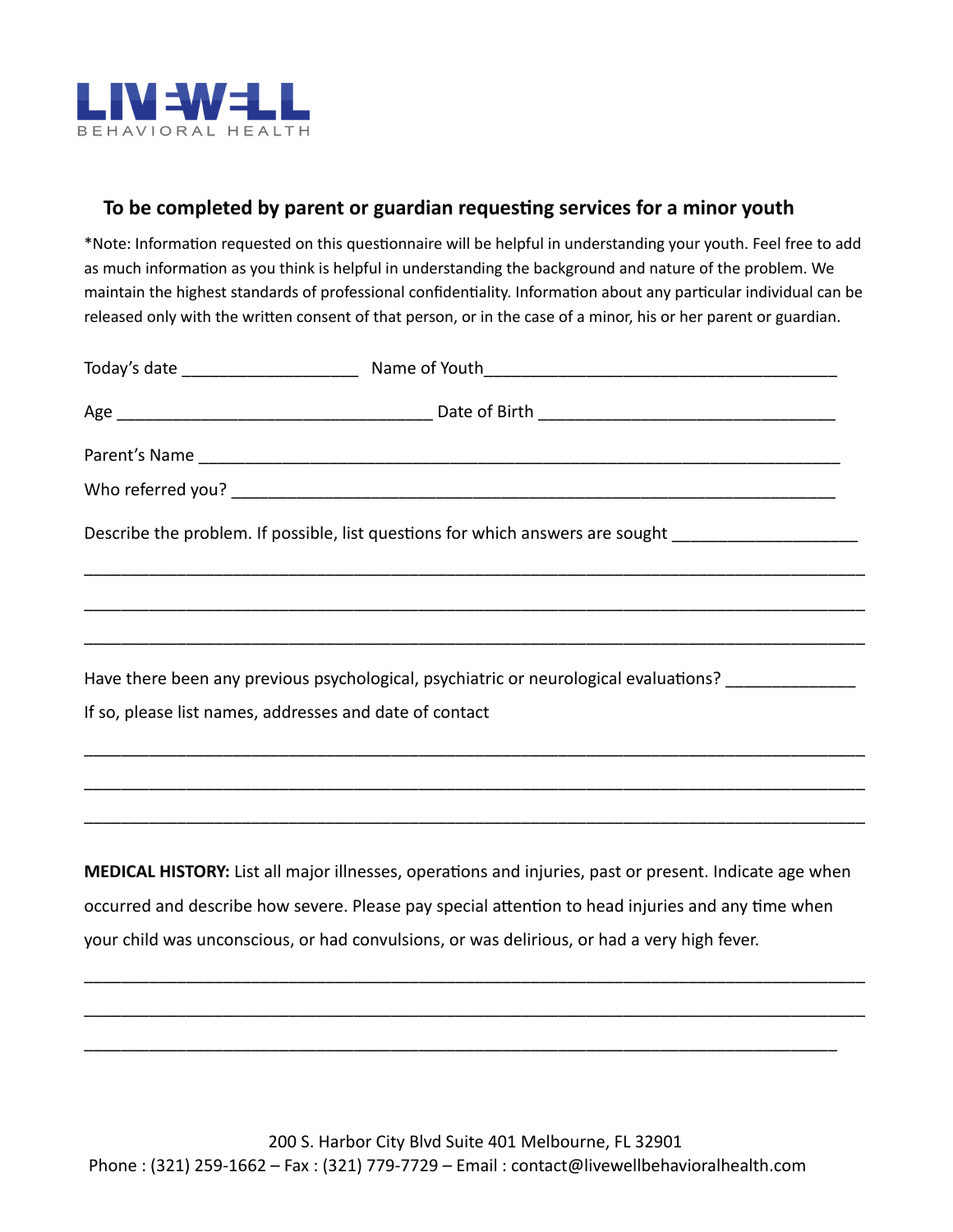

Indicate any continuing medication treatment.

|                                        | DEVELOPMENTAL HISTORY: While some of this information might seem "out of date," it may be helpful in                                                                                                                           |
|----------------------------------------|--------------------------------------------------------------------------------------------------------------------------------------------------------------------------------------------------------------------------------|
|                                        | evaluating your child comprehensively. Did pregnancy with this child proceed typically? __________________                                                                                                                     |
|                                        | Were there any complications during or immediately following the delivery? ___________________________________                                                                                                                 |
|                                        |                                                                                                                                                                                                                                |
|                                        |                                                                                                                                                                                                                                |
|                                        | Please describe any difficulty with or concern about developmental milestones, such as walking, talking, toilet                                                                                                                |
|                                        | training or other training or other than the contract of the contract of the contract of the contract of the contract of the contract of the contract of the contract of the contract of the contract of the contract of the c |
| <b>CURRENT FUNCTIONING AND HABITS:</b> |                                                                                                                                                                                                                                |
|                                        |                                                                                                                                                                                                                                |
|                                        | Describe nervous habits such as thumb sucking, nail biting, etc.                                                                                                                                                               |

\_\_\_\_\_\_\_\_\_\_\_\_\_\_\_\_\_\_\_\_\_\_\_\_\_\_\_\_\_\_\_\_\_\_\_\_\_\_\_\_\_\_\_\_\_\_\_\_\_\_\_\_\_\_\_\_\_\_\_\_\_\_\_\_\_\_\_\_\_\_\_\_\_\_\_\_\_\_\_\_\_\_\_

\_\_\_\_\_\_\_\_\_\_\_\_\_\_\_\_\_\_\_\_\_\_\_\_\_\_\_\_\_\_\_\_\_\_\_\_\_\_\_\_\_\_\_\_\_\_\_\_\_\_\_\_\_\_\_\_\_\_\_\_\_\_\_\_\_\_\_\_\_\_\_\_\_\_\_\_\_\_\_\_\_\_\_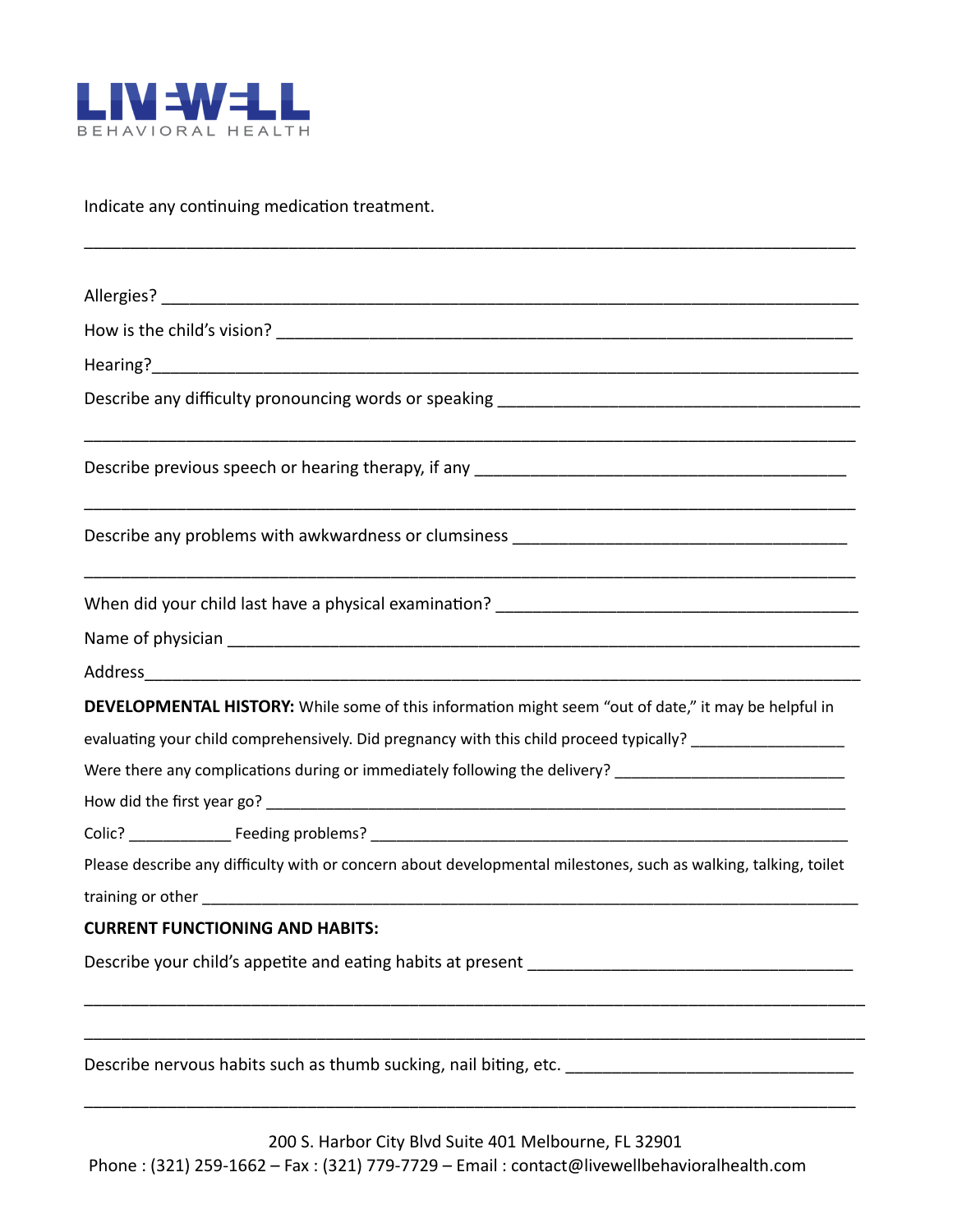

Describe any other unusual habits or behavior \_\_\_\_\_\_\_\_\_\_\_\_\_\_\_\_\_\_\_\_\_\_\_\_\_\_\_\_\_\_\_\_\_\_

Describe the child's sleeping pattern. Are there nightmares or night terrors now or in the past?

\_\_\_\_\_\_\_\_\_\_\_\_\_\_\_\_\_\_\_\_\_\_\_\_\_\_\_\_\_\_\_\_\_\_\_\_\_\_\_\_\_\_\_\_\_\_\_\_\_\_\_\_\_\_\_\_\_\_\_\_\_\_\_\_\_\_\_\_\_\_\_\_\_\_\_\_\_\_\_\_\_\_\_

\_\_\_\_\_\_\_\_\_\_\_\_\_\_\_\_\_\_\_\_\_\_\_\_\_\_\_\_\_\_\_\_\_\_\_\_\_\_\_\_\_\_\_\_\_\_\_\_\_\_\_\_\_\_\_\_\_\_\_\_\_\_\_\_\_\_\_\_\_\_\_\_\_\_\_\_\_\_\_\_\_\_\_\_

\_\_\_\_\_\_\_\_\_\_\_\_\_\_\_\_\_\_\_\_\_\_\_\_\_\_\_\_\_\_\_\_\_\_\_\_\_\_\_\_\_\_\_\_\_\_\_\_\_\_\_\_\_\_\_\_\_\_\_\_\_\_\_\_\_\_\_\_\_\_\_\_\_\_\_\_\_\_\_\_\_\_

\_\_\_\_\_\_\_\_\_\_\_\_\_\_\_\_\_\_\_\_\_\_\_\_\_\_\_\_\_\_\_\_\_\_\_\_\_\_\_\_\_\_\_\_\_\_\_\_\_\_\_\_\_\_\_\_\_\_\_\_\_\_\_\_\_\_\_\_\_\_\_\_\_\_\_\_\_\_\_\_\_\_\_

\_\_\_\_\_\_\_\_\_\_\_\_\_\_\_\_\_\_\_\_\_\_\_\_\_\_\_\_\_\_\_\_\_\_\_\_\_\_\_\_\_\_\_\_\_\_\_\_\_\_\_\_\_\_\_\_\_\_\_\_\_\_\_\_\_\_\_\_\_\_\_\_\_\_\_\_\_\_\_\_\_\_\_

\_\_\_\_\_\_\_\_\_\_\_\_\_\_\_\_\_\_\_\_\_\_\_\_\_\_\_\_\_\_\_\_\_\_\_\_\_\_\_\_\_\_\_\_\_\_\_\_\_\_\_\_\_\_\_\_\_\_\_\_\_\_\_\_\_\_\_\_\_\_\_\_\_\_\_\_\_\_\_\_\_\_\_

\_\_\_\_\_\_\_\_\_\_\_\_\_\_\_\_\_\_\_\_\_\_\_\_\_\_\_\_\_\_\_\_\_\_\_\_\_\_\_\_\_\_\_\_\_\_\_\_\_\_\_\_\_\_\_\_\_\_\_\_\_\_\_\_\_\_\_\_\_\_\_\_\_\_\_\_\_\_\_\_\_\_\_

\_\_\_\_\_\_\_\_\_\_\_\_\_\_\_\_\_\_\_\_\_\_\_\_\_\_\_\_\_\_\_\_\_\_\_\_\_\_\_\_\_\_\_\_\_\_\_\_\_\_\_\_\_\_\_\_\_\_\_\_\_\_\_\_\_\_\_\_\_\_\_\_\_\_\_\_\_\_\_\_\_\_\_

\_\_\_\_\_\_\_\_\_\_\_\_\_\_\_\_\_\_\_\_\_\_\_\_\_\_\_\_\_\_\_\_\_\_\_\_\_\_\_\_\_\_\_\_\_\_\_\_\_\_\_\_\_\_\_\_\_\_\_\_\_\_\_\_\_\_\_\_\_\_\_\_\_\_\_\_\_\_\_\_\_\_\_

\_\_\_\_\_\_\_\_\_\_\_\_\_\_\_\_\_\_\_\_\_\_\_\_\_\_\_\_\_\_\_\_\_\_\_\_\_\_\_\_\_\_\_\_\_\_\_\_\_\_\_\_\_\_\_\_\_\_\_\_\_\_\_\_\_\_\_\_\_\_\_\_\_\_\_\_\_\_\_\_\_\_\_

\_\_\_\_\_\_\_\_\_\_\_\_\_\_\_\_\_\_\_\_\_\_\_\_\_\_\_\_\_\_\_\_\_\_\_\_\_\_\_\_\_\_\_\_\_\_\_\_\_\_\_\_\_\_\_\_\_\_\_\_\_\_\_\_\_\_\_\_\_\_\_\_\_\_\_\_\_\_\_\_\_\_\_

\_\_\_\_\_\_\_\_\_\_\_\_\_\_\_\_\_\_\_\_\_\_\_\_\_\_\_\_\_\_\_\_\_\_\_\_\_\_\_\_\_\_\_\_\_\_\_\_\_\_\_\_\_\_\_\_\_\_\_\_\_\_\_\_\_\_\_\_\_\_\_\_\_\_\_\_\_\_\_\_\_\_\_

\_\_\_\_\_\_\_\_\_\_\_\_\_\_\_\_\_\_\_\_\_\_\_\_\_\_\_\_\_\_\_\_\_\_\_\_\_\_\_\_\_\_\_\_\_\_\_\_\_\_\_\_\_\_\_\_\_\_\_\_\_\_\_\_\_\_\_\_\_\_\_\_\_\_\_\_\_\_\_\_\_\_\_

Describe child's level of activity and vigor example and  $\alpha$  and  $\alpha$  and  $\alpha$  and  $\alpha$ 

Describe your method of discipline and how your child reacts to such discipline. Is there any stubbornness? \_\_\_\_\_\_\_\_\_\_\_\_\_\_\_\_\_\_\_\_\_\_\_\_\_\_\_\_\_\_\_\_\_\_\_\_\_\_\_\_\_\_\_\_\_\_\_\_\_\_\_\_\_\_\_\_\_\_\_\_\_\_\_\_\_\_\_\_\_\_\_

How does your child get along with other children in the family?

How does your child get along with others his/her age? Is he/she a leader, or a follower? How does your child associate with others who are older? Younger?

Describe any moody periods \_\_\_\_\_\_\_\_\_\_\_\_\_\_\_\_\_\_\_\_\_\_\_\_\_\_\_\_\_\_\_\_\_\_\_\_\_\_\_\_\_\_\_\_\_\_\_\_\_\_\_\_\_\_\_\_\_\_\_

Describe any problems in sitting still or paying attention

Describe what your child likes to do for fun, special interests, hobbies, etc.

Describe any concerns about sexual activity or identity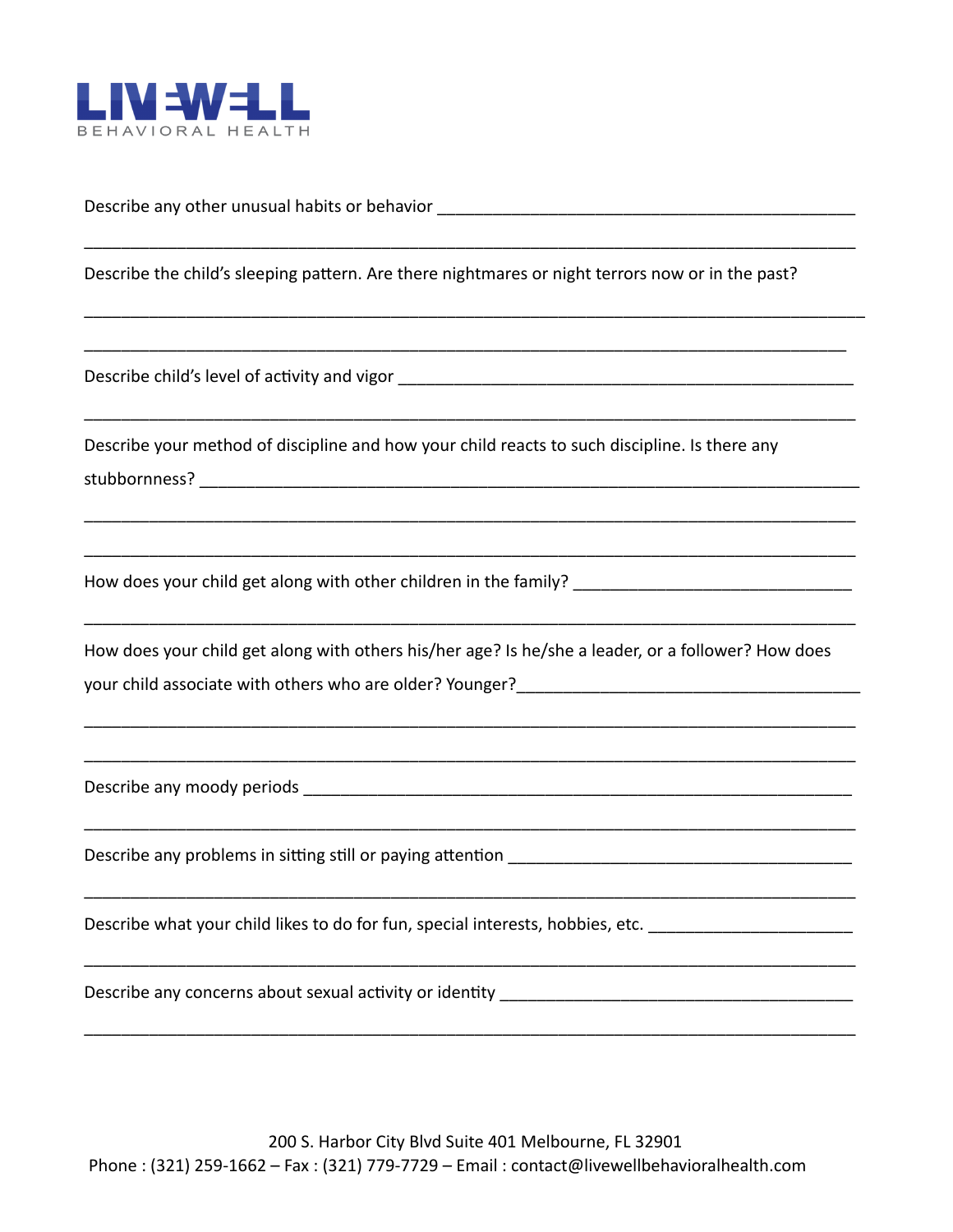

#### **EDUCATIONAL HISTORY**

| ,我们就会在这里的,我们就会在这里的人,我们就会在这里,我们就会在这里,我们就会在这里,我们就会在这里,我们就会在这里,我们就会在这里,我们就会在这里,我们就会<br>Has your child repeated a grade? _________________________________ If so, when? ______________________________                                                                                                                             |  |  |  |  |  |  |
|--------------------------------------------------------------------------------------------------------------------------------------------------------------------------------------------------------------------------------------------------------------------------------------------------------------------------------|--|--|--|--|--|--|
|                                                                                                                                                                                                                                                                                                                                |  |  |  |  |  |  |
|                                                                                                                                                                                                                                                                                                                                |  |  |  |  |  |  |
|                                                                                                                                                                                                                                                                                                                                |  |  |  |  |  |  |
| Have there been any discipline problems or other behavior problems at school? _____________________                                                                                                                                                                                                                            |  |  |  |  |  |  |
|                                                                                                                                                                                                                                                                                                                                |  |  |  |  |  |  |
| <u> 1989 - Johann Stoff, deutscher Stoff, der Stoff, der Stoff, der Stoff, der Stoff, der Stoff, der Stoff, der S</u><br>RELIGIOUS BACKGROUND: Describe child's experience (denomination, whether member of a church,<br>attendance at Sunday School and worship services, religious training at home, prayer life, concept of |  |  |  |  |  |  |
|                                                                                                                                                                                                                                                                                                                                |  |  |  |  |  |  |

\_\_\_\_\_\_\_\_\_\_\_\_\_\_\_\_\_\_\_\_\_\_\_\_\_\_\_\_\_\_\_\_\_\_\_\_\_\_\_\_\_\_\_\_\_\_\_\_\_\_\_\_\_\_\_\_\_\_\_\_\_\_\_\_\_\_\_\_\_\_\_\_\_\_\_\_\_\_\_\_\_\_\_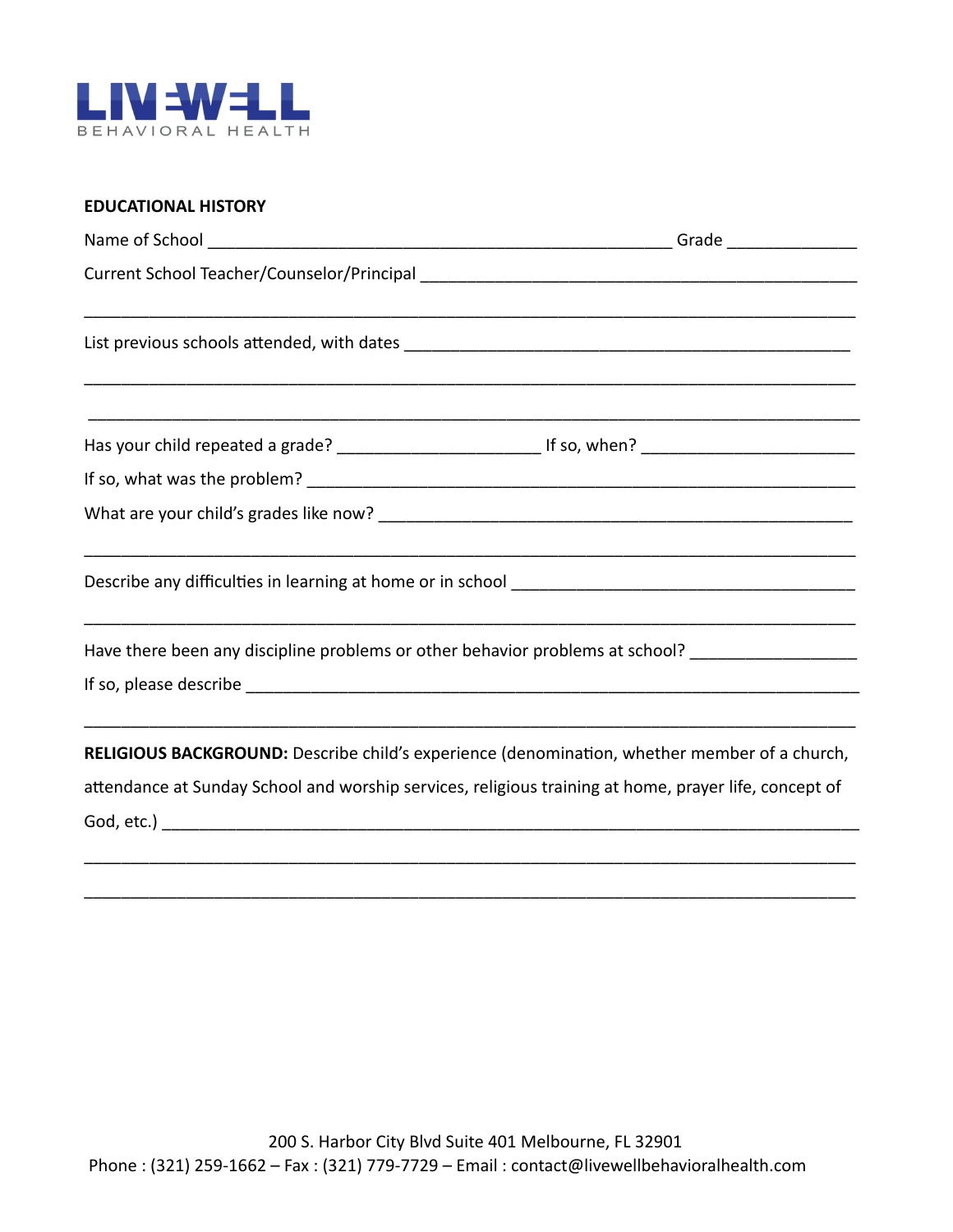

**HOUSEHOLD:** List all people now living in the household; then draw a line and list others who have lived there during the child's lifetime.

|                     |    |  | Name   Relationship to Youth   Age   Highest School Grade                                                                                                                                                                                                                                                                                                                             | Occupation |
|---------------------|----|--|---------------------------------------------------------------------------------------------------------------------------------------------------------------------------------------------------------------------------------------------------------------------------------------------------------------------------------------------------------------------------------------|------------|
|                     |    |  |                                                                                                                                                                                                                                                                                                                                                                                       |            |
|                     |    |  |                                                                                                                                                                                                                                                                                                                                                                                       |            |
|                     | 3. |  |                                                                                                                                                                                                                                                                                                                                                                                       |            |
|                     |    |  | $\frac{4}{2}$                                                                                                                                                                                                                                                                                                                                                                         |            |
|                     |    |  |                                                                                                                                                                                                                                                                                                                                                                                       |            |
|                     |    |  | $\overline{6}$ . $\overline{2}$ $\overline{2}$ $\overline{2}$ $\overline{2}$ $\overline{2}$ $\overline{2}$ $\overline{2}$ $\overline{2}$ $\overline{2}$ $\overline{2}$ $\overline{2}$ $\overline{2}$ $\overline{2}$ $\overline{2}$ $\overline{2}$ $\overline{2}$ $\overline{2}$ $\overline{2}$ $\overline{2}$ $\overline{2}$ $\overline{2}$ $\overline{2}$ $\overline{2}$ $\overline$ |            |
|                     |    |  | 7.                                                                                                                                                                                                                                                                                                                                                                                    |            |
|                     |    |  | $8.$ $\overline{\phantom{a}}$                                                                                                                                                                                                                                                                                                                                                         |            |
|                     |    |  |                                                                                                                                                                                                                                                                                                                                                                                       |            |
| 10. $\qquad \qquad$ |    |  |                                                                                                                                                                                                                                                                                                                                                                                       |            |

Please describe if any children in the household were adopted, if there have been previous marriages, or if there have been any deaths in the immediate family

\_\_\_\_\_\_\_\_\_\_\_\_\_\_\_\_\_\_\_\_\_\_\_\_\_\_\_\_\_\_\_\_\_\_\_\_\_\_\_\_\_\_\_\_\_\_\_\_\_\_\_\_\_\_\_\_\_\_\_\_\_\_\_\_\_\_\_\_\_\_\_\_\_\_\_\_\_\_\_\_\_\_\_

In keeping with Florida state law, LiveWell Behavioral Health will report all suspected cases of child abuse. We very much appreciate the time you have spent in completing this form. Please feel free to add any additional comments below.

\_\_\_\_\_\_\_\_\_\_\_\_\_\_\_\_\_\_\_\_\_\_\_\_\_\_\_\_\_\_\_\_\_\_\_\_\_\_\_\_\_\_\_\_\_\_\_\_\_\_\_\_\_ \_\_\_\_\_\_\_\_\_\_\_\_\_\_\_\_\_\_\_

Parent or Guardian signature Date Date Date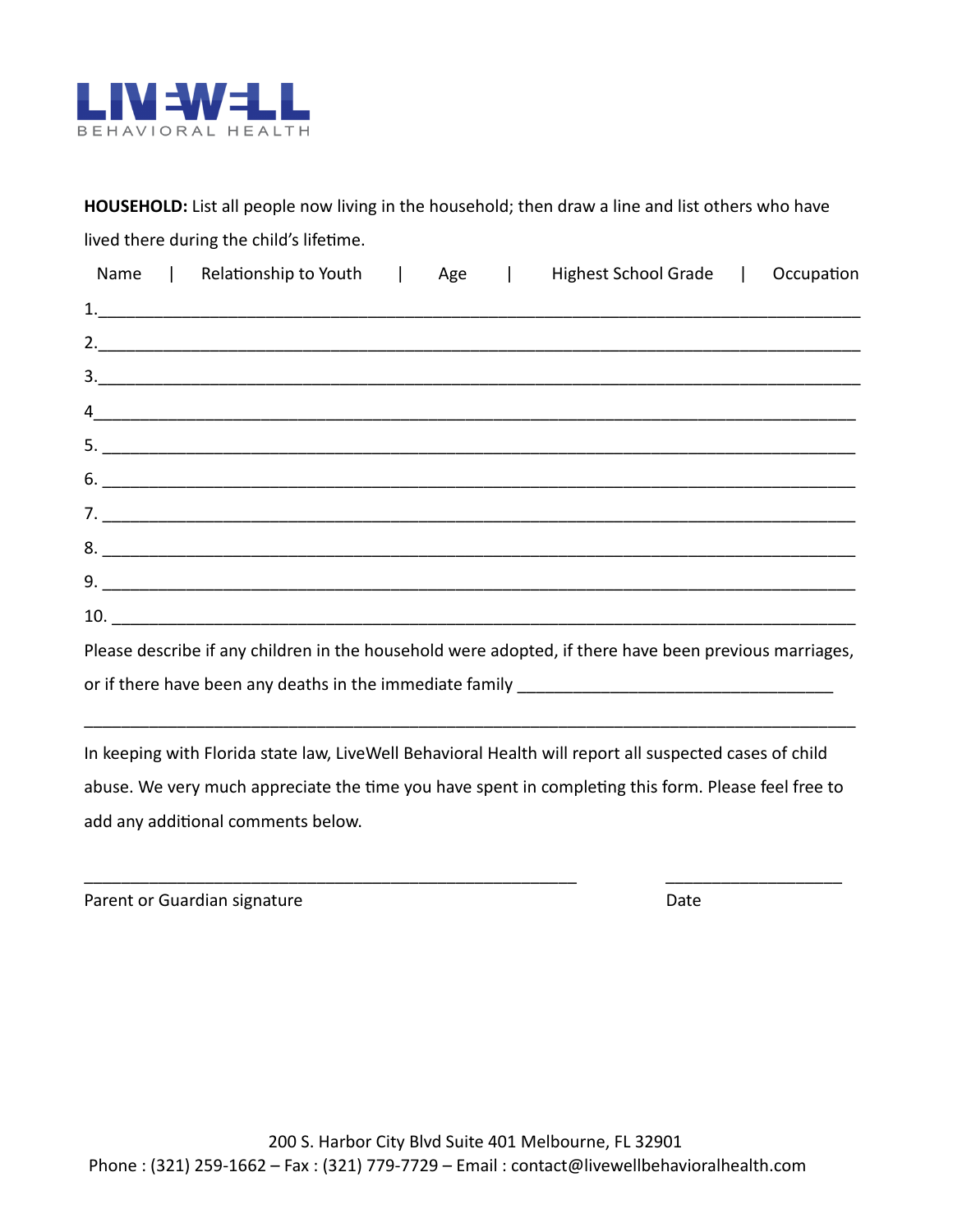

## **OFFICE POLICIES & GENERAL INFORMATION AGREEMENT TO PROVIDE PSYCHOTHERAPY SERVICES**

**CONFIDENTIALITY:** All information disclosed within sessions and the written records pertaining to those sessions are confidential and may not be revealed to anyone without your (client's) written permission, except where disclosure is required by law.

**When Disclosure Is Required By Law:** Some of the circumstances where disclosure is required by the law are: where there is a reasonable suspicion of child, dependent or elder abuse or neglect; where a client presents a danger to self, to others, to property, or is gravely disabled. If your psychologist or counselor becomes concerned about your personal safety, the possibility of you injuring someone else, or about you receiving proper psychiatric care, he will do whatever he can within the limits of the law to prevent you from injuring yourself or others and to ensure that you receive the proper medical care.

**Health Insurance Companies:** Disclosure of confidential information may be required by your health insurance carrier or HMO/PPO/MCO/EAP in order to process the claims that you have filed. Only the minimum necessary information will be communicated to you to be able to communicate to the carrier.

**Litigation Limitation:** Due to the nature of the therapeutic process and the fact that it often involves making a full disclosure with regard to many matters which may be of a confidential nature, it is agreed that should there be legal proceedings (such as, but not limited to, divorce and custody disputes, injuries, lawsuits, etc…), neither you (client) nor your attorney, nor anyone else acting on your behalf will call on your psychologist or counselor to testify in court or at any other proceeding, nor will a disclosure of the psychotherapy records be requested.

**Consultation:** Your psychologist or counselor consults regularly with other professionals regarding his/her clients; however, client's name or other identifying information are never mentioned. The client's identity remains completely anonymous, and confidentiality is fully maintained.

Your Right to Review Records: As a client, you have the right to review or receive a summary of your records at any time, except in limited legal or emergency circumstances or when your psychologist or counselor assesses that releasing such information might be harmful in any way. In such a case, your psychologist or counselor will provide the records to an appropriate and legitimate mental health professional of your choice, with your signed consent.

**Telephone & Emergency Procedures:** If you need to contact your psychologist or counselor between sessions, please leave a message with the office staff or on the voicemail at (321) 259-1662 and your call will be returned as soon as possible. Your psychologist or counselor picks up messages periodically throughout the day. If an emergency situation arises, please indicate it clearly in your message. If the emergency is life-threatening, please call 911 or go to your local emergency room.

Section 1 of 3. Initials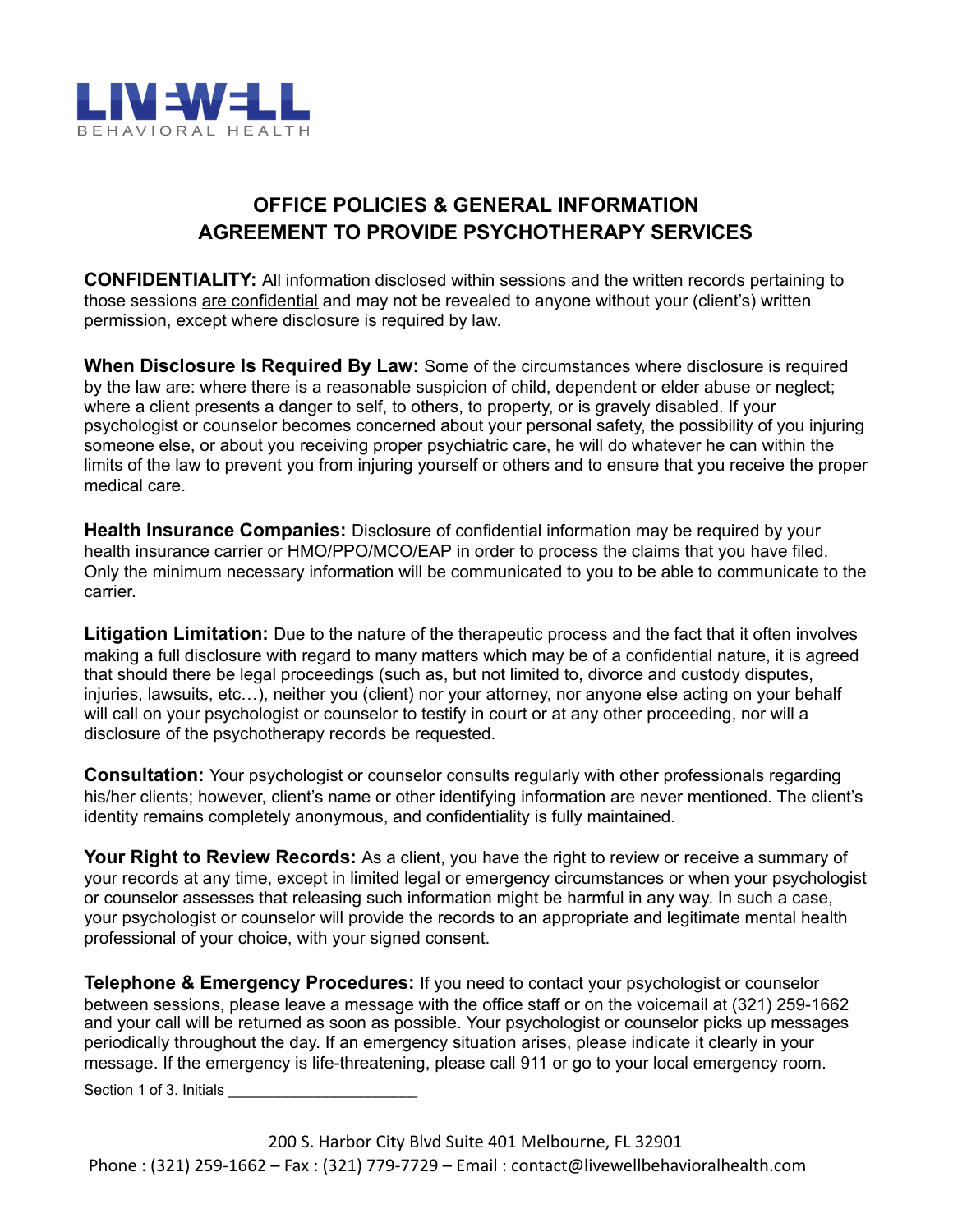

\*Considering all of the above exclusions, if it is still appropriate, upon your request, your psychologist or counselor will release information to any agency/person you specify unless your psychologist or counselor assess that releasing such information might be harmful in any way.

**PAYMENTS & INSURANCE REIMBURSEMENTS:** Clients are expected to pay the standard fee of their provider per 45-minute session at the end of each session. Telephone conversations, site visits, report writing and reading, consultation with other professionals, release of information, reading records, longer sessions, travel time, etc. will be charged at the same rate, unless indicated and agreed otherwise. Please notify your psychologist or counselor if any problem arises during the course of therapy regarding your ability to make timely payments. Clients who carry insurance should remember that professional services are rendered and charged to the clients and not to the insurance company. Insurance does not cover outpatient services performed under the Tax ID 73-1728950 or Tax ID 84-4416539. Even if a client has insurance coverage, LiveWell Behavioral Health does not bill these services to insurance and all clients seen under said tax ID are self-pay clients. If clients choose to file insurance claims on their own, they understand that not all services or types of services are reimbursed by insurance companies. It is your responsibility to verify the specifics of your coverage.

**MEDIATION & ARBITRATION:** All disputes arising out of or in relation to this agreement to provide psychotherapy services shall first be referred to mediation, before, and as a pre-condition of, the initiation of arbitration. The mediator shall be a neutral third party chosen by agreement of your psychologist or counselor and client(s). The cost of such mediation, if any, shall be split equally, unless otherwise agreed. In the event that mediation is unsuccessful, any unresolved controversy related to this agreement shall be submitted to and settled by binding arbitration in Brevard County, Florida in accordance with the rules of the American Arbitration Association which are in effect at the time the demand for arbitration is filed. Notwithstanding the foregoing, if your account is overdue (unpaid) and there is no agreement on a payment plan, your psychologist or counselor can use legal means (court, collection agency, etc…) to obtain payment. The prevailing party in arbitration or collection proceeding shall be entitled to recover a reasonable sum as and for attorney's fees. In the case of arbitration, that sum will be determined by the arbitrator.

**THE PROCESS OF THERAPY/EVALUATION:** Participation in therapy can result in a number of benefits to you, including improving interpersonal relationships and resolution of the specific concerns that led you to seek therapy. Working toward these benefits, however, requires effort on your part. Psychotherapy requires your very active involvement, honesty, and openness in order to change your thoughts, feelings and/or behavior. Your psychologist or counselor will ask for your feedback and views on your therapy, its progress and other aspects of the therapy and will expect you to respond openly and honestly. During evaluation or therapy, remembering or talking about unpleasant events, feelings, or thoughts can result in you experiencing considerable discomfort or strong feelings of anger, sadness, worry, fear, etc. or experiencing anxiety, depression, insomnia, etc. Your psychologist or counselor may challenge some of your assumptions or perceptions or propose different ways of looking at, thinking about, or handling situations which can cause you to feel very upset, angry, depressed, challenged or disappointed. Attempting to resolve issues that brought you to therapy in the first place, such as personal or interpersonal relationships may result in changes that were not originally intended.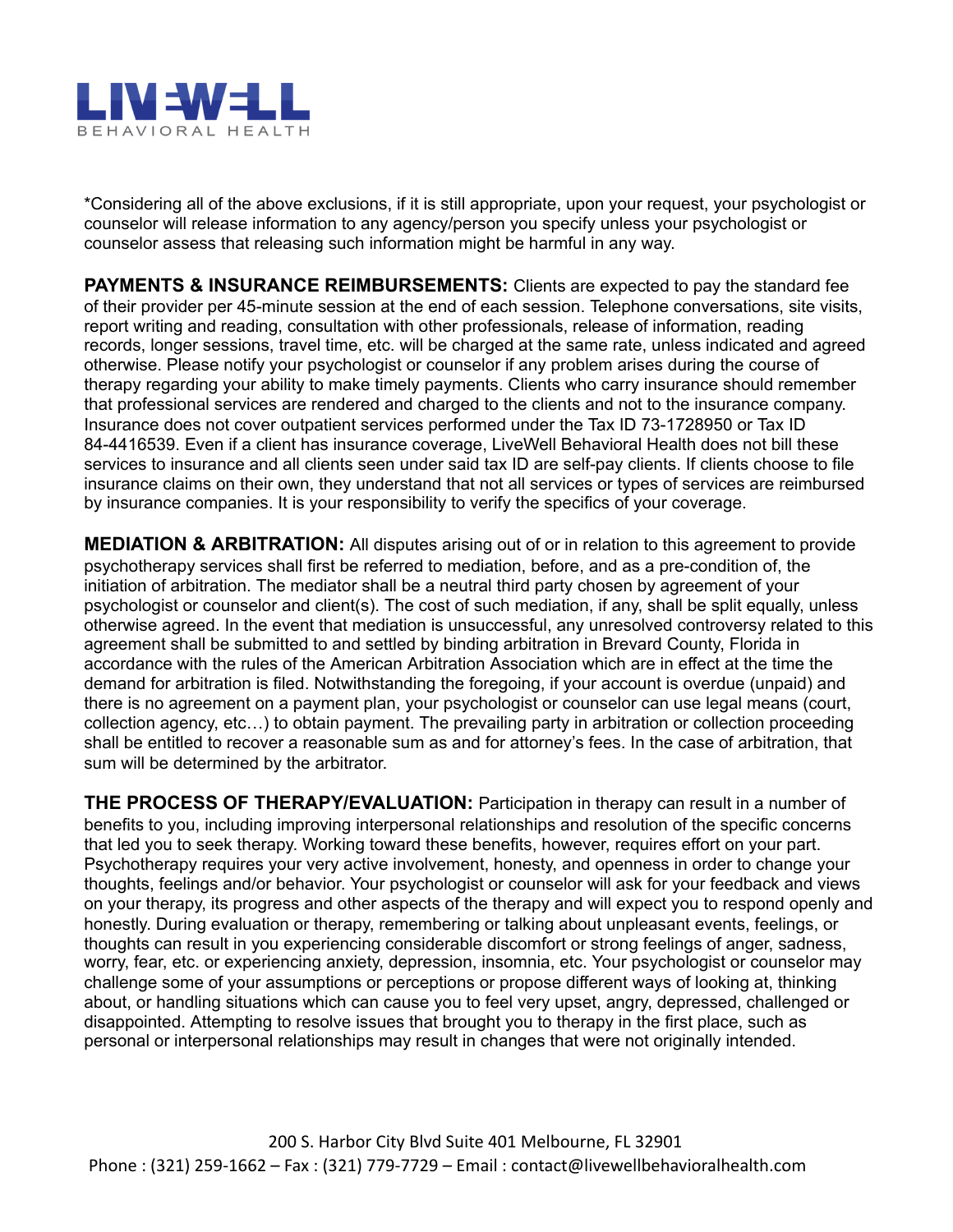

Psychotherapy may result in decisions about changing behaviors, employment, substance use, schooling, housing or relationships. Sometimes a decision that is positive for one family member is viewed quite negatively by another family member. Change will sometimes be easy and swift, but more often it will be slow and even frustrating.

There is no guarantee that psychotherapy will yield positive or intended results. During the course of therapy, your psychologist or counselor is likely to draw on various psychological approaches according, in part, to the problem that is being treated and his assessment of what will best benefit you. These approaches include behavioral, cognitive-behavioral, psychodynamic, existential, system/family, developmental (adult, child, family), or psycho-educational.

**PATIENT BILL OF RIGHTS:** By signing this, you acknowledge that you have had access to LiveWell Behavioral Health' Patient Bill of Rights. If you have any questions about the Patient Bill of Rights, please don't hesitate to ask a professional staff member.

Section 2 of 3. Initials

**DISCUSSION OF TREATMENT PLAN:** Within a reasonable period of time after the initiation of treatment, your psychologist or counselor will discuss with you (client) his/her working understanding of the problem, treatment plan, therapeutic objectives and his/her view of the possible outcomes of treatment. If you have any unanswered questions about any of the procedures used in the course of your therapy, their possible risks, your psychologist or counselor's expertise in employing them, or about the treatment plan, please ask and you will be answered fully. You also have the right to ask about other treatments for your condition and their risks and benefits. If you could benefit from any treatment that your psychologist or counselor does not provide, he/she has an ethical obligation to assist you in obtaining those treatments.

**TERMINATION:** As set forth above, after the first couple of meetings, your psychologist or counselor will assess if he/she can be of benefit to you. Your psychologist or counselor does not accept clients who, in his/her opinion, he/she cannot help. In such a case, he/she will give you several referrals whom you can contact. If at any point during psychotherapy your psychologist or counselor assesses that he/she is not effective in helping you reach the therapeutic goals, he/she is obligated to discuss it with you and, if appropriate, to terminate treatment. In such a case, he/ she would give you several referrals which may be of help to you. If you request it and authorize it in writing, your psychologist or counselor will talk to the psychotherapist of your choice in order to help with the transition. If at any time you want another professional's opinion or wish to consult with another therapist, your psychologist or counselor will assist you in finding someone qualified, and if he/she has your written consent, he/she will provide her or him with the essential information needed. You have the right to terminate therapy at any time. If you choose to do so, your psychologist or counselor will offer to provide you with names of other qualified professionals whose services you might prefer.

**DUAL RELATIONSHIPS:** Therapy never involves sexual or business relationships or any other dual relationship that impairs your psychologist or counselor's objectivity, clinical judgment, therapeutic effectiveness or can be exploitative in nature.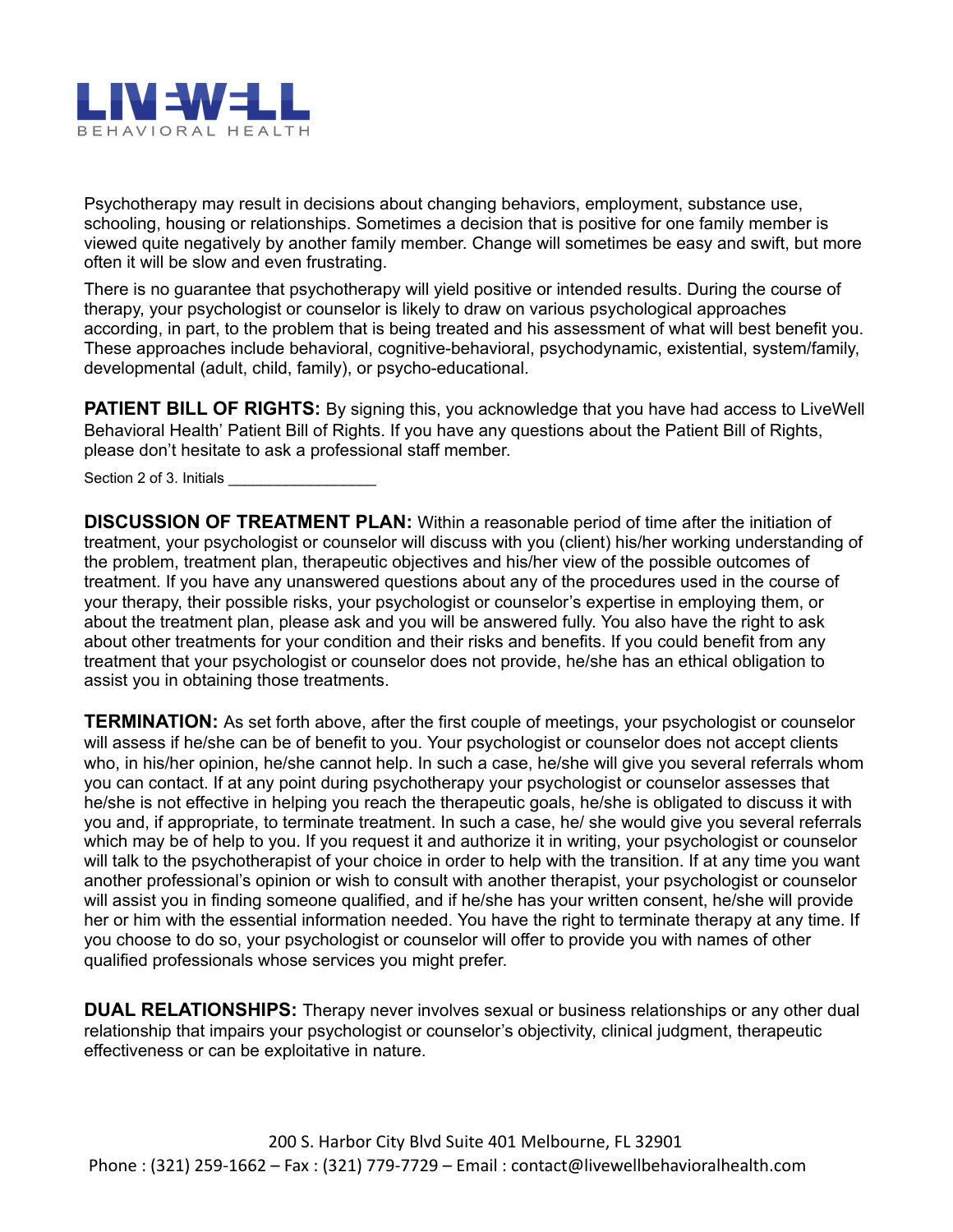

**ELECTRONIC COMMUNICATION:** If, during the course of treatment, you choose to communicate by email, text message (e.g. "SMS") or other electronic methods of communication be informed that these methods, in their typical form, are not confidential means of communication. If you use these methods to communicate with your therapist, there is a chance that a third party may be able to intercept and eavesdrop on those messages. The kinds of parties that may intercept these messages include, but are not limited to:

· People in your home or other environments who can access your phone, computer, or other devices that you use to read and write messages

· Your employer, if you use your work email to communicate with your therapist

· Third parties on the Internet such as server administrators and others who monitor Internet traffic

**CANCELLATION:** Since scheduling of an appointment involves the reservation of time specifically for you, a **minimum of 24 hours** (1 day) notice is required for re-scheduling or canceling an appointment. Unless we reach a different agreement, the full fee will be charged for sessions missed without such notification. Most insurance companies do not reimburse you for missed sessions.

#### **I HAVE READ THE ABOVE OFFICE POLICIES AND GENERAL INFORMATION AGREEMENT CAREFULLY, I UNDERSTAND THEM AND AGREE TO COMPLY WITH THEM:**

| Client Name (print) | Date | <b>Client Signature</b> |
|---------------------|------|-------------------------|
| Client Name (print) | Date | <b>Client Signature</b> |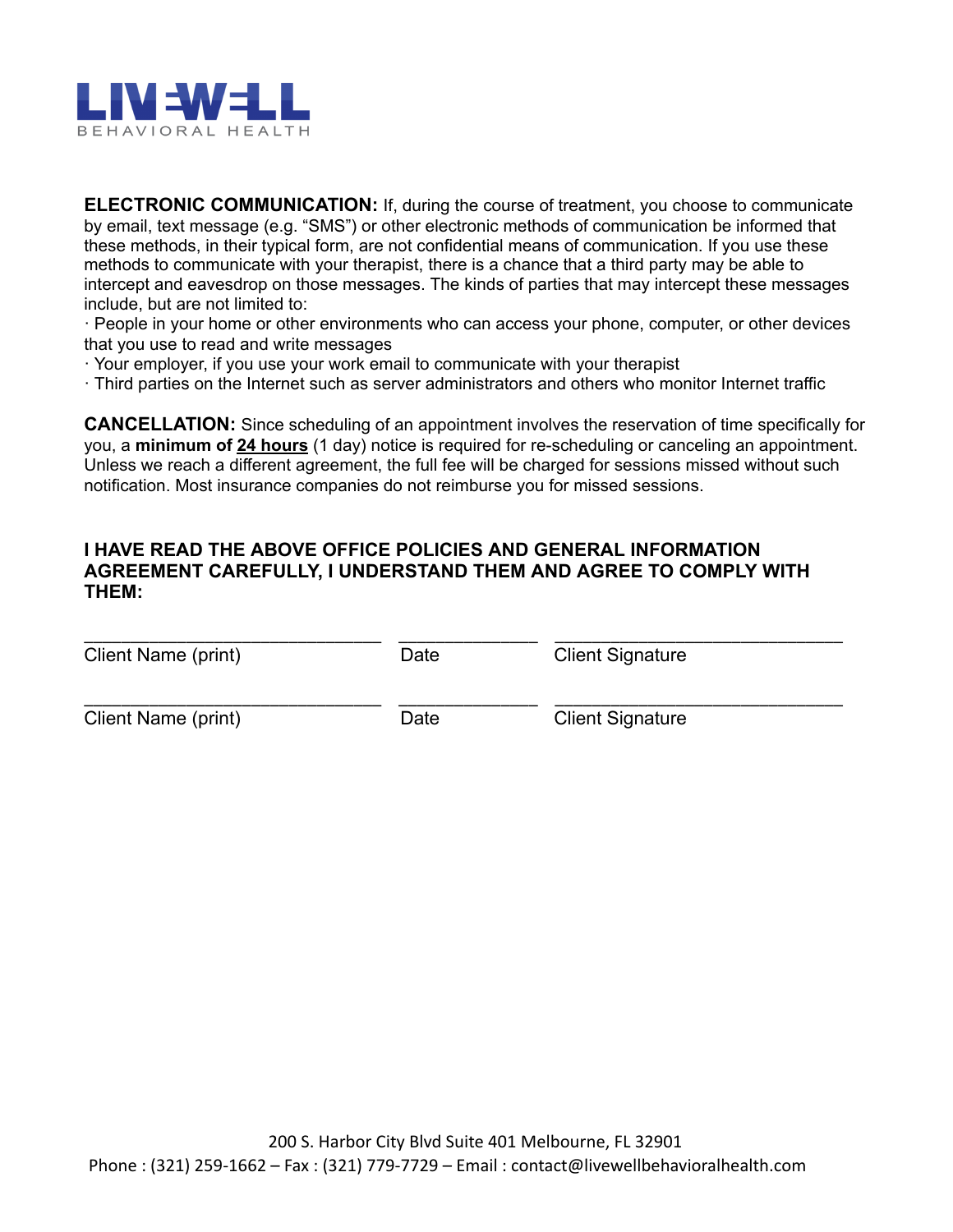

## **NOTICE OF PRIVACY PRACTICES EFFECTIVE JULY 15, 2004**

Privacy is a very important concern for all consumers as they choose a healthcare provider. It is also a complicated issue because of federal and state laws governing the practice of psychology and the professional ethics that govern the practice of all psychologists and counselors at LiveWell Behavioral Health. In an effort to clarify your rights as a consumer of healthcare, LiveWell Behavioral Health has developed the following privacy statement in accordance with HIPAA (Health Insurance Portability and Accountability Act) requirements and guidelines. This statement will outline how LiveWell Behavioral Health handles your personal information and how we share your personal information with other professionals and organizations. If you have any questions about our privacy practices, please don't hesitate to ask your counselor for more precise details.

#### **MEDICAL INFORMATION**

Each time you visit a healthcare facility or provider, information is collected about you and your physical or mental health. It may be information about your past, present, or future health or about the treatment or services you received from a healthcare provider. Health information also includes billing and payment data. This healthcare information is called Protected Health Information, or PHI. Your PHI is considered a part of your medical or healthcare record and is stored on site in a file at LiveWell Behavioral Health. Protected Health Information included in your LiveWell Behavioral Health file likely includes:

- · Relevant history
- · Presenting problems
- · Diagnosis
- · Treatment plan
- · Progress notes
- · Records from other providers
- · Psychological testing raw data and final reports
- · Information about medications
- · Legal matters
- · Billing and insurance information

Protected Health Information is used for many reasons, including:

- · Treatment planning
- · Treatment evaluation
- · Coordination of care with other providers
- · Insurance billing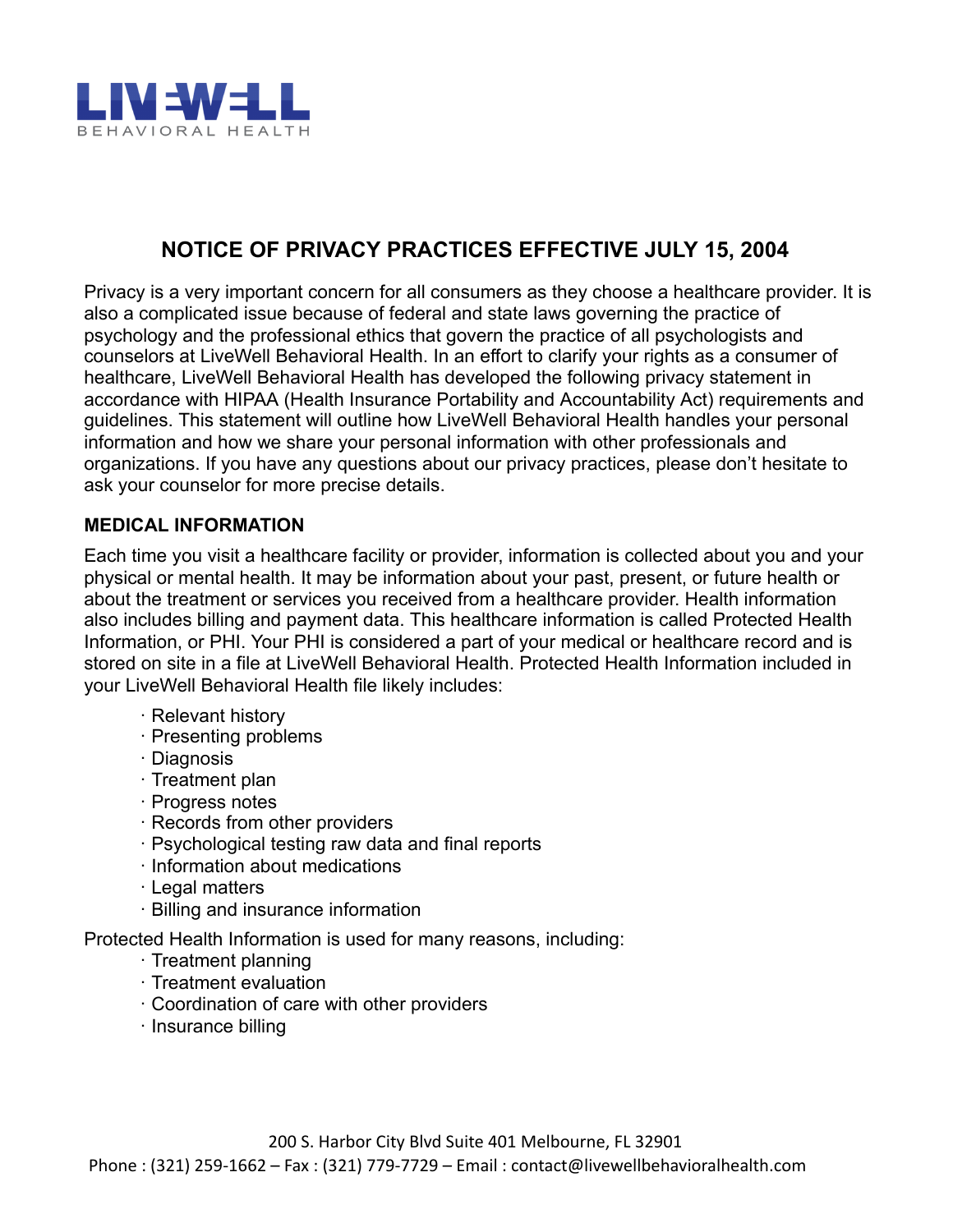

## **PRIVACY AND THE LAW**

HIPAA laws require LiveWell Behavioral Health to keep your PHI private and to provide you with notice of the legal duties and policies of this clinic (Notice of Privacy Practices). The guidelines outlined in this notice are subject to change. In the event of a change in policy, the new guidelines will apply to all PHI stored at LiveWell Behavioral Health. The new guidelines will also be posted in our offices and available upon request.

#### **HOW YOUR INFORMATION IS USED AND SHARED**

Protected Health Information is disclosed by LiveWell Behavioral Health to other professionals for the purposes of treatment, payment, and health care operations.

· Treatment - PHI is used to provide clients with psychological treatment or services. These services might include individual therapy, group therapy, family therapy, psychological testing, education, or treatment planning. Your PHI will be disclosed to other professionals for the purpose of treatment only if a release of information is signed. For example, if a client would like their counselor to speak with their general practitioner about medication, they would be required to sign the necessary release of information. Otherwise, the client's personal health information would not be released to the general practitioner. On occasion, your counselor might secure a consultation from another provider about your treatment plan. In these situations, your counselor will not disclose any identifying information about you to the other provider.

· Payment - PHI is also used to secure payment from insurance companies for services rendered. Information typically shared with insurance companies might include: diagnosis, treatment plan, dates of services rendered, and client progress.

· Health Care Operations - PHI is used to enable the offices of LiveWell Behavioral Health to conduct standard and customary business practices. For instance, your information might be used and disclosed by office personnel for the purpose of appointment setting or reminders. Occasionally, LiveWell Behavioral Health contracts with other business associates that help us conduct our business. These business associates might answer phones, complete billing, etc. To protect your privacy, all business associates have agreed in contract to safeguard your personal health information.

#### **RELEASE OF INFORMATION WITH CONSENT**

When a client requests that LiveWell Behavioral Health share information with others for any purpose other than treatment, payment, or health care operations, they are required to sign a release of information form that includes the other party's name, address, phone number, and the nature of the information to be disclosed. Releases of Information may be revoked (cancelled) at any time.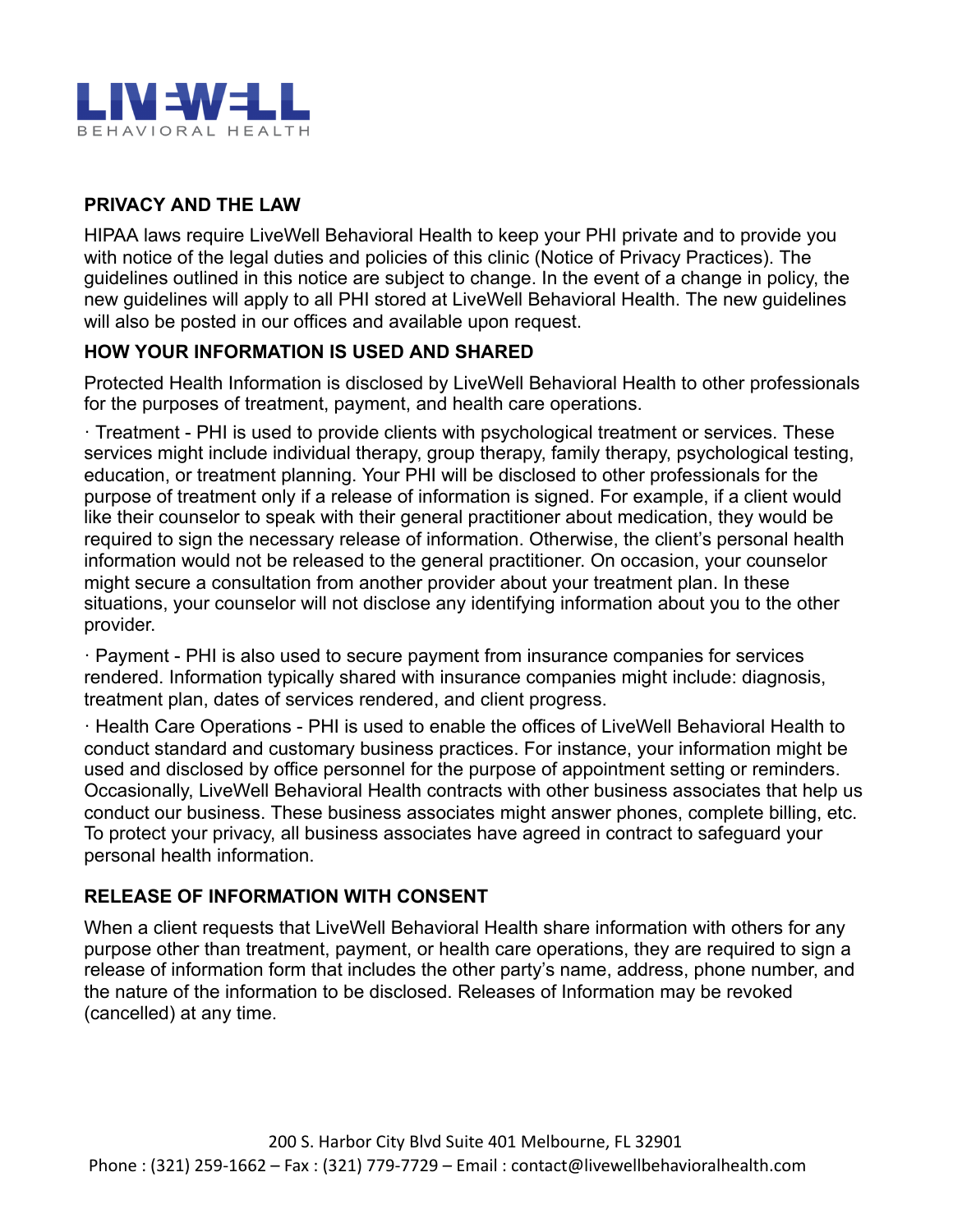

## **RELEASE OF INFORMATION WITHOUT CONSENT**

There are times when LiveWell Behavioral Health will disclose your personal health information without your consent or authorization.

· When required by law to report suspected child abuse

· When you are involved in a legal proceeding or lawsuit and your counselor received a subpoena, discovery request, or other lawful process. In these situations, your counselor will only release information after they attempt to contact you about the request, consult with your lawyer, or attempt to obtain a court order to protect the information requested.

· When government agencies request proof that LiveWell Behavioral Health are HIPAA compliant.

· To prevent a serious threat to your health or safety (including suicide) or to the safety of some other person(s). In the event that personal health information is disclosed without your consent, LiveWell Behavioral Health keeps records of the specific information released, the recipient of your PHI, and the date it was released.

#### **QUESTIONS OR PROBLEMS**

For more information about the privacy practices of LiveWell Behavioral Health, please contact your counselor or psychologist. If you have a grievance about how this office handled your private information, please don't hesitate to contact the office personnel or your counselor. You have the right to file a complaint with the Secretary of the Federal Department of Health and Human Services. Please be assured that if you have a grievance or file a complaint about our policies, this will in no way limit your care at LiveWell Behavioral Health.

## **CONSENT: I HAVE READ AND UNDERSTAND THE NOTICE OF PRIVACY PRACTICES OF LIVEWELL BEHAVIORAL HEALTH**

 $\overline{\phantom{a}}$  , and the contribution of the contribution of the contribution of the contribution of the contribution of the contribution of the contribution of the contribution of the contribution of the contribution of the

Client Name (print) Date Client Signature Client Signature